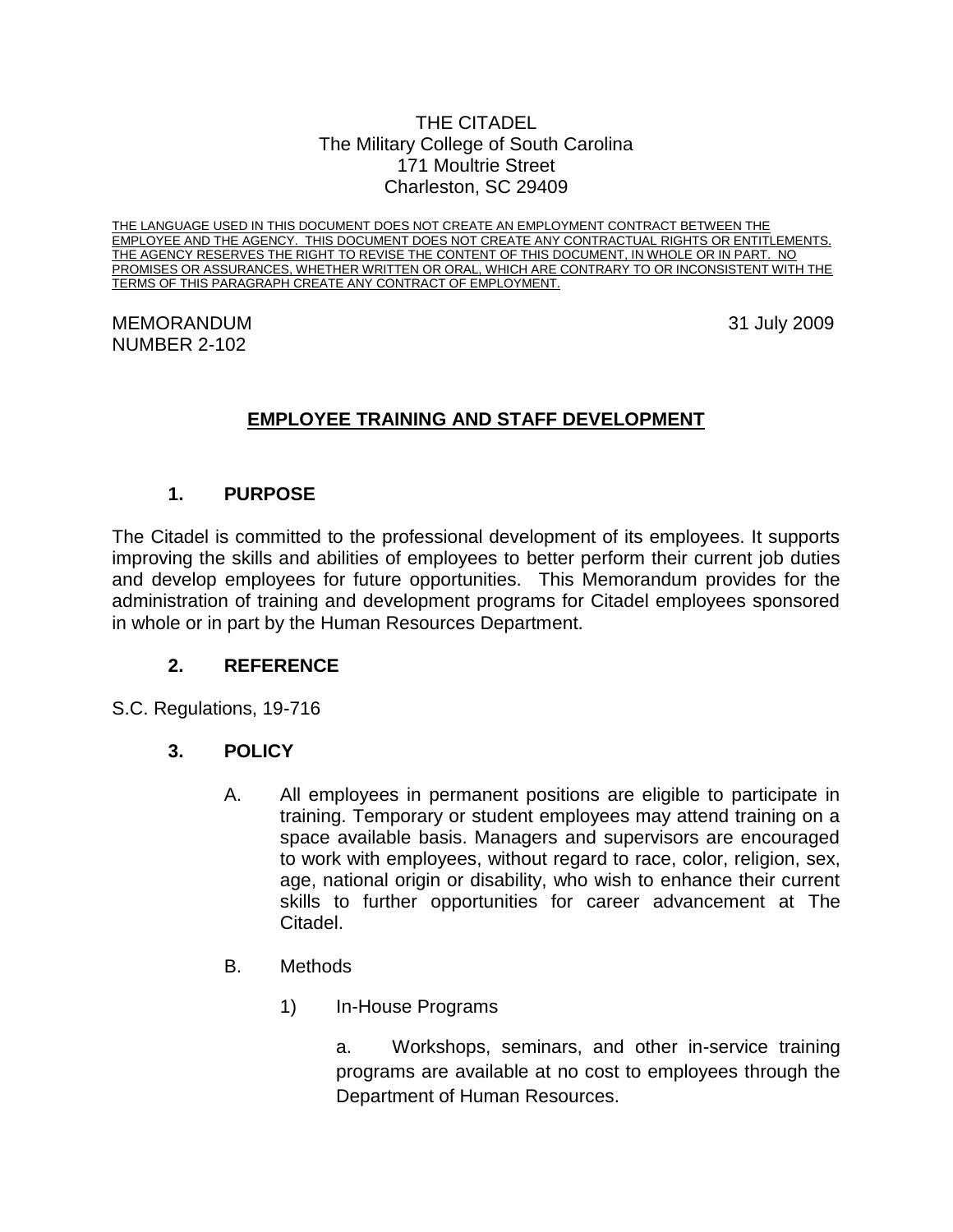b. Program topics may include management, supervision, conflict management, presentation skills, stress management, sexual harassment, etc. Additionally, managers may request special programs to meet their specific department staff development needs. Workshops may be led by Human Resources staff, staff or faculty from other Citadel departments, and/or outside consultants.

c. Supervisors and managers are encouraged to allow employees to attend courses to improve or secure skills needed for the efficient and effective performance of their jobs. Employees may do so during scheduled work hours.

2) Video Resources

a. The Human Resources Department maintains a library of videos, tapes, and books on various topics which are available to employees of The Citadel.

b. Departments and employees can preview films to determine whether or not they are interested in utilizing the material.

3) Required Courses

a. It may become necessary for a supervisor or manager to require an employee to take a specific course to improve the employee's performance in a current position or acquire certain skills to perform additional duties to meet departmental needs.

b. When these situations occur, the department will pay for the costs of tuition, fees, books, and examinations if required. However, State regulations do not allow departments to pay for courses required to attain or maintain professional certifications or licenses.

4) Educational Leave

a. Employees wanting to take classes for personal or professional development are encouraged to schedule

THE LANGUAGE USED IN THIS DOCUMENT DOES NOT CREATE AN EMPLOYMENT CONTRACT BETWEEN THE EMPLOYEE AND THE AGENCY. THIS DOCUMENT DOES NOT CREATE ANY CONTRACTUAL RIGHTS OR ENTITLEMENTS. THE AGENCY RESERVES THE RIGHT TO REVISE THE CONTENT OF THIS DOCUMENT, IN WHOLE OR IN PART. NO PROMISES OR ASSURANCES, WHETHER WRITTEN OR ORAL, WHICH ARE CONTRARY TO OR INCONSISTENT WITH THE TERMS OF THIS PARAGRAPH CREATE ANY CONTRACT OF EMPLOYMENT.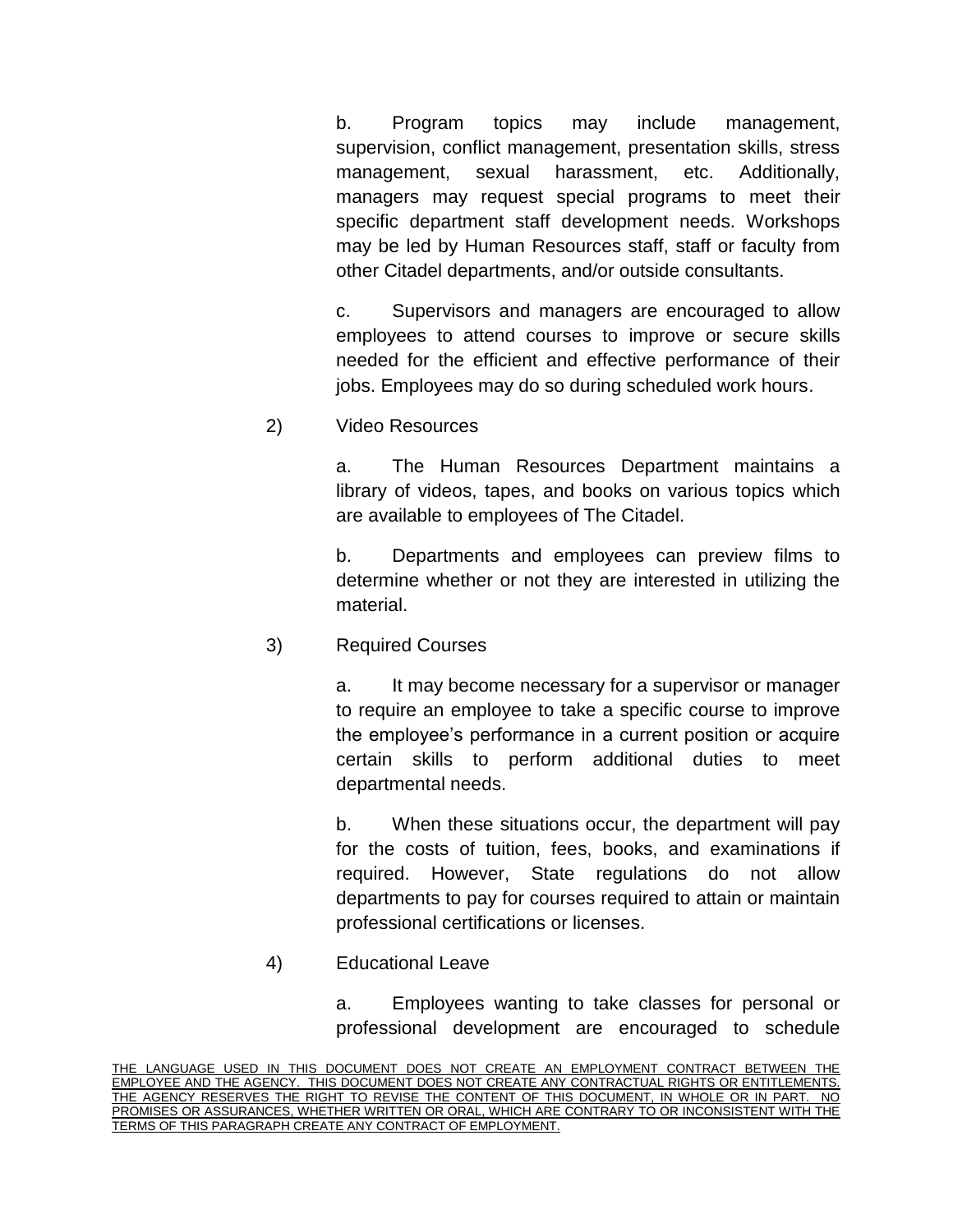classes during off-duty hours, whenever possible. When a desired class cannot be scheduled during off-duty hours, the supervisor may adjust the employee's work schedule, if doing so does not interfere with normal operations.

b. When employees cannot take a class during off-duty hours and adjusting the work schedule is not feasible, employees who accrue annual leave may be allowed to take annual leave or leave without pay to attend class with the approval of the supervisor and the Director of Human Resources.

5) Tuition Assistance

a. It is the policy of The Citadel to provide tuition assistance to eligible employees for up to six credit hours per semester for classes offered at the Citadel. Please see the Tuition Waiver Program for more details.

### **4. COMPLIANCE**

Failure to comply with this policy may result in disciplinary action.

## **5. NOTES**

## **A. Dates of official enactment and amendments:**

Approved by Director of Citadel Staff on 31 July 2009

## **B. Responsible Department:**

Human Resources

## **C. Responsible Official:**

Training Manager

### **D. Cross References**

None